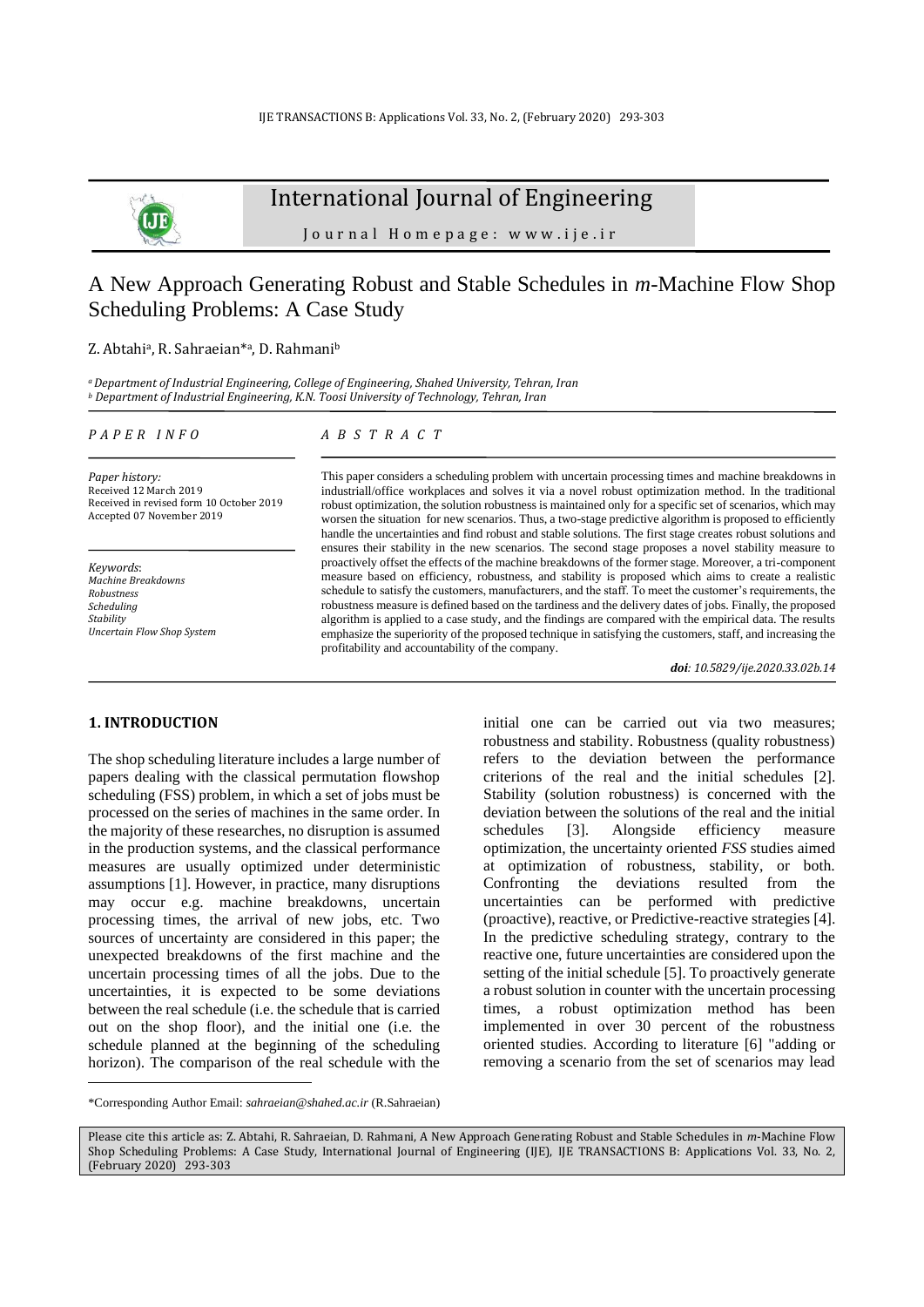to defining very different solutions as robust". In other words, the schedule robustness is guaranteed only for the set of considered scenarios and may fail when dealing with a new scenario. Therefore it is crucial to identify a robust and stable solution in the face of new scenarios. In this paper, a predictive two-stage algorithm is proposed that in its first stage, a robust schedule is produced and then evaluated for its stability against a new job processing times' scenario. In almost all of the robustness oriented studies, exposure to machine failure has been done with the reactive approach or in the reactive phase of the hybrid approaches. In the reactive scheduling methods (e.g. rescheduling), especially in the case of big problems, it takes a long time to deal with the uncertain conditions. Predictive scheduling methods can overcome this problem by proactively preparing for any possible occurrence of such uncertain conditions [6]. Ergo, in this paper, exposer to machine failure has been done with the predictive approach. Idle time insertion has been a common strategy to handle the effect of breakdown disruptions (e.g. see [4, 5]). This method faces two challenges, which are finding the optimal amount and the appropriate position to insert the buffer times [7]. In the second stage of our proposed algorithm, a linear optimization method is employed to overcome these challenges. A new surrogate measure is proposed to enhance the solution robustness by interfering with the probability of machine breakdown during the job processing times. This linear programming model simultaneously optimizes the proposed surrogate measure of solution robustness, and quality robustness to determine the proper position and the amount of buffer times. One of the essential prerequisites of practical scheduling is to meet customer, manufacturer and staff requirements simultaneously. This is addressed in this paper by defining a tri-component performance measure of robustness, efficiency, and stability. Due to the important role of customer-agreed delivery deadlines in manufacturing systems, tardiness-based performance measures have been the focus of attention. However, tardiness is considered as the performance measure in only 5 percent of the related studies [8]. In this paper, the total real tardiness of jobs is considered a robustness measure. Finally, a case study is presented to compare the performance of the proposed method with the empirical method used in the company based on a tri-criteria objective measure of robustness, stability, and efficiency. Thus, the main contributions of this paper are as follows:

- An *m*-machine *FSS* problem under two sources of uncertainty is considered.
- A triple scale is proposed to simultaneously meet the needs of the customer, producer, and worker.
- An appropriate predictive method to handle the uncertainty of the job processing times and machine breakdown is proposed.
- The stability of the robust solution in the face of a new job processing time scenario is ensured.
- An innovative surrogate measure is proposed to enhance solution robustness.

A linear programming model is proposed to determine the proper position and the amount of the buffer times.

This paper is organized as follows. In section 2, the related literature is reviewed. A brief description of the robust optimization approach and the proposed predictive algorithm are presented in section 3. The case study and the computational results are provided in section 4. Finally, the conclusion and the suggestions for future researches are discussed in section 5.

## **2. LITERATURE REVIEW**

In this paper uncertainty oriented flow shop scheduling problem studies in 2000-2019 are reviewed focusing on the source of uncertainty, The purpose of scheduling, and the approach in counter with uncertainty and the results are summarized in this section. "Flow shop" is considered as a keyword in the title of studies, and "robustness/ robust", "stability/ stable", "uncertainty/ uncertain job processing time/ machine breakdown" are considered as keywords in the body of the studies.

Job processing times are the most frequently studied parameter subjected to uncertainty, while the second most frequently studied parameter is the machine breakdown. In only 19 percent of related studies, two sources of uncertainty are considered. Meanwhile, the share of studies considered job processing times uncertainty and machine breakdowns, has been 10 percent [8]. Interval, probabilistic, and scenario-based description are considered to represent the uncertainty of job processing times [8]. Interval description is applied to state the uncertainty of job processing times where there is insufficient information about the probability distribution of the data but the lower or upper bound (or both) is available [9]. the probabilistic description is used when sufficient data is already collected to estimate the probability (e.g. see [10, 11]. The scenario-based description is used when different scenarios exist for the data [1]. Interval description job processing times studies have focused on the efficiency scale (very often *Cmax* is considered as an efficiency measure (e.g. see [12–14]). But most recently, *Cmax* and total completion times are respectively considered as the measures of robustness and efficiency discussed by Liao and Fu [9]. GA is proposed to solve the flow shop scheduling problem with interval job processing times description. Job processing times generally follows from the normal distribution in the related studies with probabilistic job processing times description. Besides, robustness is measured with the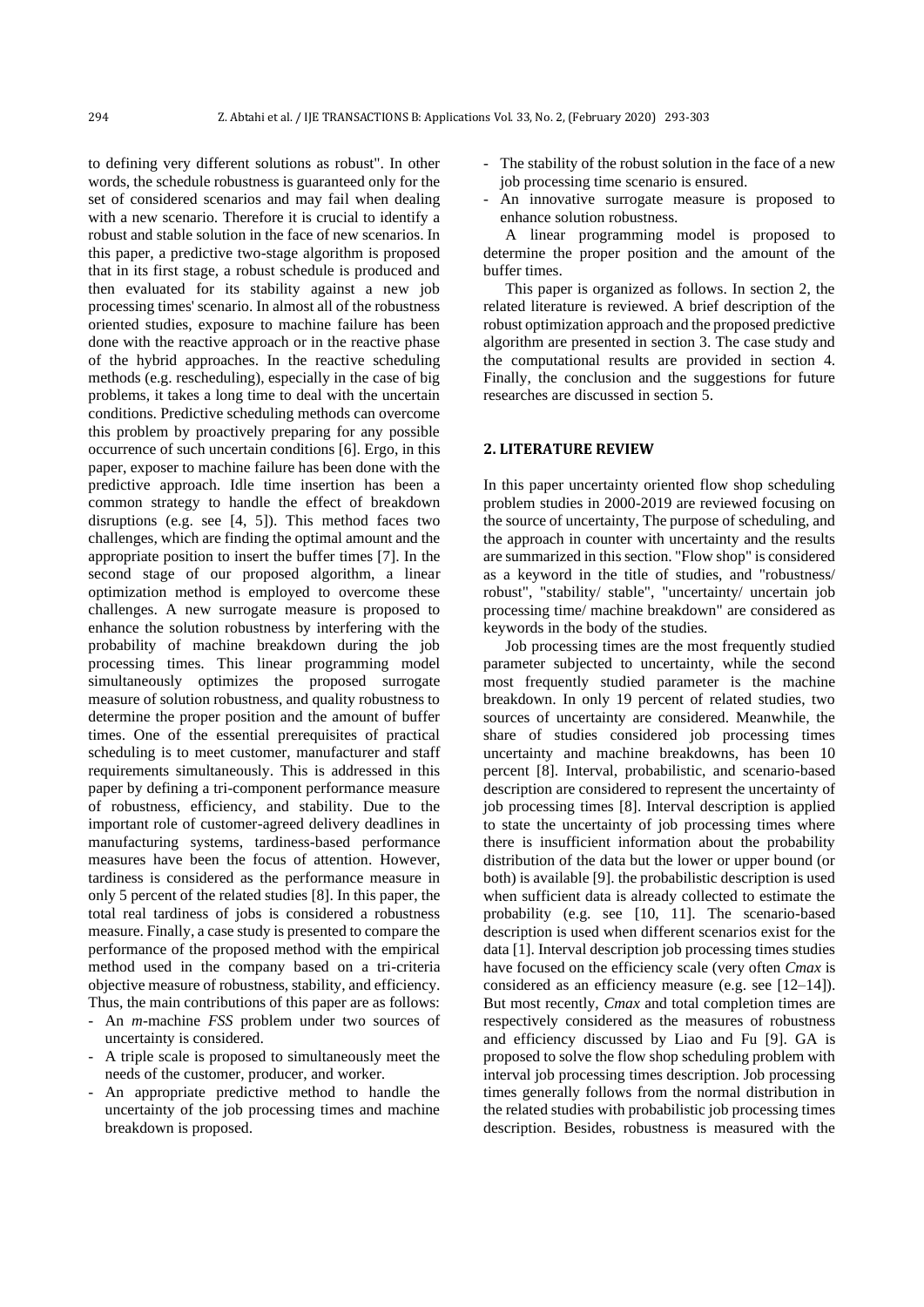probability of not exceeding from the specified threshold (e.g. [10, 11]). Considering an identical threshold is one of the gaps in this type of researches. Approximately in all of the scenario-based robustness oriented flow shop schedule studies, dual or multiple performance measures of efficiency, robustness and/ or stability were used. In all of these studies, the basis for constructing robustness and stability measures has been *Cmax* (e. g. see [1, 9, 15, 16]). According to the literature [17], failure is considered for only one machine even in recent papers. However, in some related studies [1], the failure is considered for more than one machine. Also, the repair time can be varied, which is not the case in most related articles [18]. In the face of machine breakdown disruption, predictive [2, 4, 6] or reactive [1] rescheduling methods have been addressed in the literature. The non-idle time insertion methods such as time-consuming simulation-based methods proposed in some studies in the face of machine breakdown disruption [3, 7]. Buffer time insertion method has been a common predictive strategy to counter the effect of breakdowns [4], but it faces two problems; how to find the optimal amount and the appropriate position to insert the buffer times. Briskorn et al. [18] analyzed the allocation of idle times in a single-machine environment. It can be gathered from the literature that in most of the related studies:

- One source of uncertainty has been considered.
- Efficiency, stability, and robustness were often considered separately except in some recent papers [1, 15].
- The stability of the robust solution in the face of new scenarios has not been investigated.
- None of the measures of robustness and efficiency are defined based on the tardiness of jobs, which includes customer-agreed delivery deadlines.

Following Rahmani [1], Mulvey et al. [19] method is applied in this paper to produce a robust schedule in uncertainty. But in contrast with most of the robustness oriented studies such as Rahmani [1], a predictive approach is proposed to adjust the effect of machine failures. Also, in our proposed algorithm the stability of the robust solution is maintained in the face of new scenarios. Also, contrary to the usual injection buffer time methods [4], by applying the proposed linear programming model the quality of the robust solution is maintained in addition to stability enhancement.

## **3. PROBLEM DEFINITION AND SOLUTION METHOD**

In this paper, the uncertain job processing time and the random breakdowns of the first machine are regarded as systems disruption in an m-machine *FSS* problem. The time between two consecutive failures follows an exponential distribution with the rate of, and at most one failure is expected on the first machine in each interval  $\left(\frac{1}{a}\right)$  $\frac{1}{\theta}$ ). After each random breakdown, the minimal repair is carried out to restore the first machine to its operating condition, which does not affect the age and breakdown parameter of the machine. Following Chaari et al. [20],  $U \in [P_I - \alpha P_I, P_I + \alpha P_I]$  applied to generate new scenarios, which  $P<sub>I</sub>$  is the initial scenario, and  $\alpha \in [0,1]$ is the degree of uncertainty of job processing times.  $\alpha$  =  $\pm 0.1$  is considered as the low,  $\alpha = \pm 0.5$  as the medium, and  $\alpha = \pm 1$  as a high degree of uncertainty.

When there is significant uncertainty in job processing times that cannot be approximated with a probability distribution, discrete scenarios offer a good representation of uncertainty [15, 18]. In this situation, the classical FSS model suffers from some weaknesses. The schedules which are optimal concerning the initial scenario might be substantially infeasible or yield poor performance when evaluated relative to the actual job processing times. That is, with each new scenario occurrence, a new optimal schedule is required, which leads to staff confusion and system instability. Many approaches called robust seeks for solutions that optimize a global performance instead of seeking for solutions that optimize a local performance. But the schedule robustness is guaranteed only for the set of considered scenarios and may fail when an encounter a new scenario. Therefore, it is crucial to identify a robust and stable solution in the face of new scenarios.

To handle such a problem, a two-stage predictive algorithm is developed. In the first stage, the processing time uncertainty is regarded as the only source of uncertainty, and the robust partial schedule is determined by applying the robust optimization method. Then the stability of the robust solution is ensured in counter with the new scenarios. In the second stage, the effect of the breakdowns is proactively handled and the appropriate amounts of the buffer times are determined to compose a completely robust and stable schedule. The initial scenario, the number of iterations (*I*), are the inputs of the algorithm.

#### **3. 1. The Proposed Predictive Algorithm**

*First stage*. Robust & stable partial solution generation. **Step1.1.** Initialization:

- $\lambda_I \leftarrow \{$ initial scenario}.
- $\Omega_I \leftarrow \lambda_I.$

Generate the robust partial solution from (1)-(11) for  $\Omega_I$  via the optimization software *IBM CPLEX 12.6.*

**Step1.2.**

- $I \leftarrow I + 1.$
- $\Omega_I \leftarrow \Omega_{I-1} \cup \lambda_I.$

**Step1.3.** Generate robust partial solution from (1)-(11) for  $\Omega_I$ via the optimization software *IBM CPLEX 12.6.*

**Step1.4.** Evaluation of the stability of the robust solution.

 $I \leftarrow 1$ .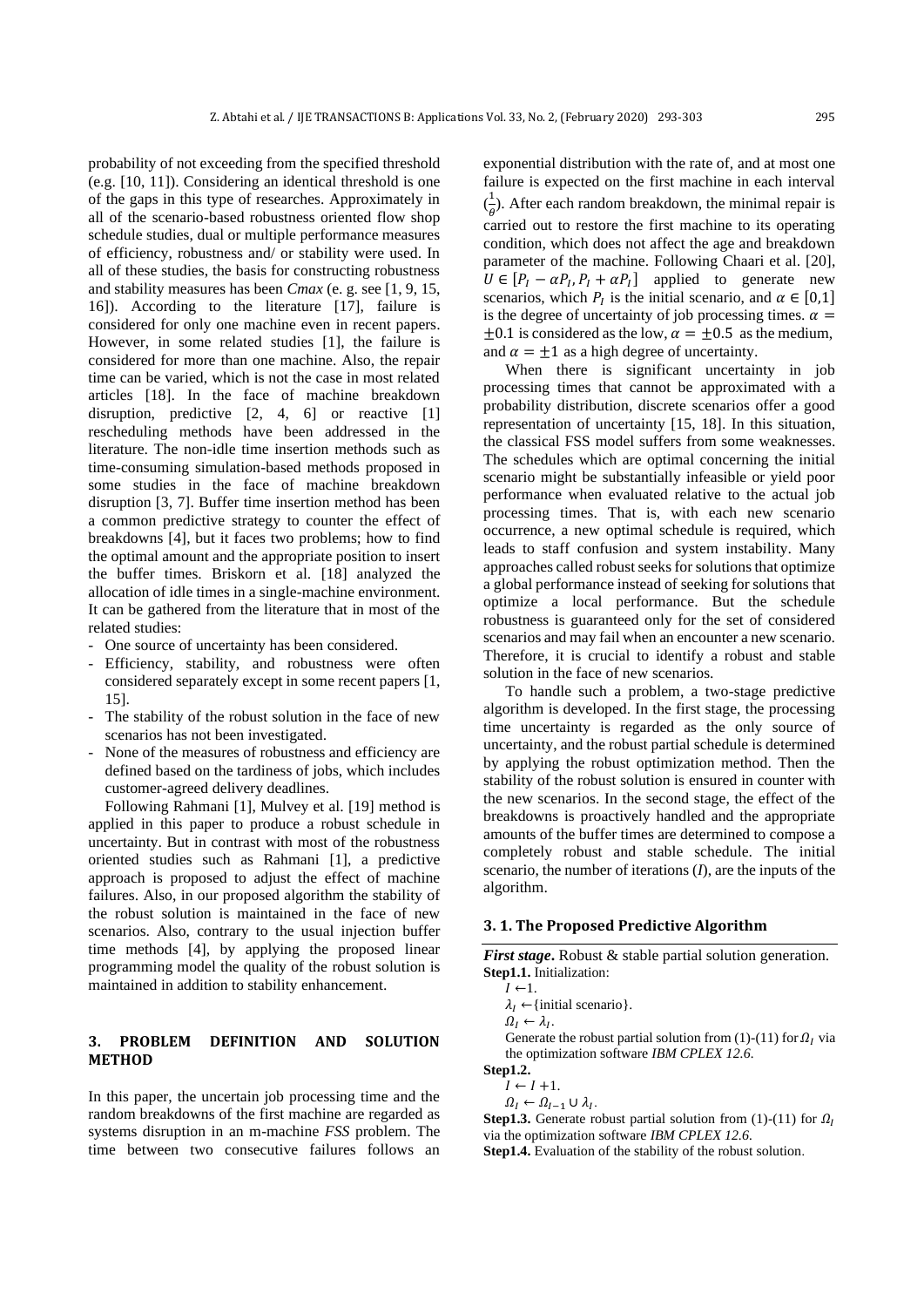**Step 1.4.1.** Calculate Solution robustness.

 $\sum_{j=1}^{n} T_j^{\lambda}$ , which is obtained from the step 1.3, is calculated for  $\Omega_I, \Omega_{I-1}.$ 

 **Step 1.4.2.** Calculate the structural robustness.

The completion time of each job in the robust solution is calculated for  $\Omega_I, \Omega_{I-1}$ .

**Step 1.5.** The stop criteria checking.

If the difference between solution robustness or structural robustness be less than the predefined threshold, or the number of iteration exceeds the predefined number of iteration, go to the second stage, else go to step1.2.

*Second stage*. Robust & stable solution generation.

Main Loop: *for*  $s = 1...N_c$ 

**Step 2.1.** The predictive schedule generation.

Linear programming model (Equations (15)-(27)) is solved via *CPLEX 12.6* to obtain the adequate idle times for every job on the first machine per scenario. Then the partial schedule of step 1 is modified to include the adequate idle times.

**Step 2.2.** Random breakdown generation.

It is assumed that  $\lambda'' \in \Omega$  is a real scenario. Random breakdowns are generated according to *″* .

**Step 2.3.** Robustness, stability, and efficiency calculation.

To obtain the actual schedule, the partial robust schedule (from step1) is shifted to the right once a breakdown occurs. The robustness and stability measures are calculated via Equations (28) and (29), respectively.

**3. 2. Partial Solution Generation** This stage deals with job processing time uncertainty via a robust partial solution generation model. Indices, parameters, variables, and the robust optimization model of the *m-*machine *FSS* problem are as follows.

#### **Indices**

- j index for jobs  $\{1,2,\ldots,n\}$
- k index for position  $\{1,2,\ldots,n\}$
- i index for machine  $\{1,2,\ldots,m\}$
- $\lambda$  indices for scenarios  $\Omega = \{1, 2, ..., \lambda, ..., N\}$
- *′* indices for scenarios  $\Omega = \{1, 2, \ldots, \lambda', \ldots, N\}$

#### **Parameters**

 $t_{ii}^{\lambda}$ the processing time of job  $j$  on machine  $i$  under scenario  $\lambda$ 

 $P^{\lambda}$ the occurrence probability of scenario  $\lambda$ 

#### **Variables**

- $\mathcal{C}^{\lambda}_{ik}$ the completion time of the job in the  $k^{th}$  position on machine iunder scenario  $\lambda$
- $T_k$  the tardiness of the job in the  $k^{th}$  position
- $x_{ik}$ 1 if job  $J_j$  is in the  $k^{th}$  position in the sequence; 0 otherwise
- $\theta^{\lambda}$ the non-negative, linearizing variable of the objective function.

$$
\min \sum_{\lambda \in \Omega} P^{\lambda} \sum_{k=1}^{n} T_k^{\lambda} + \sum_{\lambda \in \Omega} P^{\lambda} \left| \sum_{k=1}^{n} T_k^{\lambda} - \sum_{\lambda' \in \Omega} P^{\lambda'} \sum_{k=1}^{n} T_k^{\lambda'} \right| \tag{1}
$$

$$
s.t. \sum_{k=1}^{n} x_{jk} = 1, \qquad \forall j \in \{1, 2, ..., n\}
$$
 (2)

$$
\sum_{j=1}^{n} x_{jk} = 1, \qquad \forall k \in \{1, 2, ..., n\}
$$
 (3)

$$
\mathcal{C}_{11}^{\lambda} = \sum_{j=1}^{n} t_{1j}^{\lambda} x_{j1} \tag{4}
$$

$$
C_{1k}^{\lambda} = C_{1k-1}^{\lambda} + \sum_{j=1}^{n} t_{1j}^{\lambda} x_{jk}, \forall k \in \{2, ..., n\}
$$
 (5)

$$
C_{i1}^{\lambda} = C_{i-11}^{\lambda} + \sum_{j=1}^{n} t_{ij}^{\lambda} x_{j1}, \forall i \in \{2, ..., m\}
$$
 (6)

$$
C_{ik}^{\lambda} \ge C_{i-1k}^{\lambda} + \sum_{j=1}^{n} t_{ij}^{\lambda} x_{jk}, \forall i \in \{2, ..., m\},
$$
  

$$
\forall k \in \{2, ..., n\}
$$
 (7)

$$
C_{ik}^{\lambda} \ge C_{ik-1}^{\lambda} + \sum_{j=1}^{n} t_{ij}^{\lambda} x_{jk}, \forall i \in \{2, ..., m\},
$$
  

$$
\forall k \in \{2, ..., n\}
$$
 (8)

$$
T_k^{\lambda} \ge C_{mk}^{\lambda} - \sum_{j=1}^n d_j^{\lambda} x_{jk}, \forall k \in \{1, ..., n\}
$$
 (9)

Constraints (2) to (9) guarantee the feasibility of the partial robust schedule. These scenario-based constraints are necessary to calculate the total tardiness in an *m*machine *FSS* problem. Constraints (2) and (3) respectively ensure that each particular job is exactly assigned to one position and that each position is exactly assigned to one job. Constraint (4) calculates the completion time of the job in the first position on the first machine. Constraint (5) calculates the completion time of the job in the  $k^{th}$  position on the first machine. Constraint (6) computes the completion time of the job in the first position on all the machines except the first one. Constraints (7) and (8) calculate the departure time of the job in the  $k^{th}$  position on all machines other than the first machine. Constraint (9) calculates the tardiness of all jobs. Following Yu and Li [21]  $\theta^{\lambda}$  is defined to linearize the objective function. Ergo, the objective Function (1) is replaced with Equation (10). Moreover, Constraint (11) is added.

$$
\min \sum_{\lambda \in \Omega} P^{\lambda} \sum_{k=1}^{n} T_{k}^{\lambda} + \sum_{\lambda \in \Omega} P^{\lambda} \left[ \left( \sum_{k=1}^{n} T_{k}^{\lambda} - \sum_{\lambda' \in \Omega} P^{\lambda'} \sum_{k=1}^{n} T_{k}^{\lambda'} \right) + 2\theta^{\lambda} \right]
$$
\n
$$
(10)
$$

$$
-\theta^{\lambda} - \left(\sum_{k=1}^{n} T_k^{\lambda} - \sum_{\lambda' \in \Omega} P^{\lambda'} \sum_{k=1}^{n} T_k^{\lambda'}\right) \le 0, \forall \lambda \tag{11}
$$

Objective (10) and Constraint (11) ensure the conformity of the optimal schedule to the definition of the robust linear model-based schedule.

**3. 3. Second Stage: Dealing with Machine Breakdown Disruption via Linear Programming Model** Increasing the amount of idle times enhances the schedule stability but degrades the schedule robustness [4]. Here, a linear optimization method is proposed to promote stability without robustness degradation. The idle times  $(EBD)$  of the  $j<sup>th</sup>$  job is obtained from Equation (12) [22], where  $t^r$ ,  $t_{[j]}$  are the expected repair and processing time of the  $j<sup>th</sup>$  job, respectively.

$$
EBD_{[j]} = \frac{t_r \cdot t_{[j]}}{\theta} \tag{12}
$$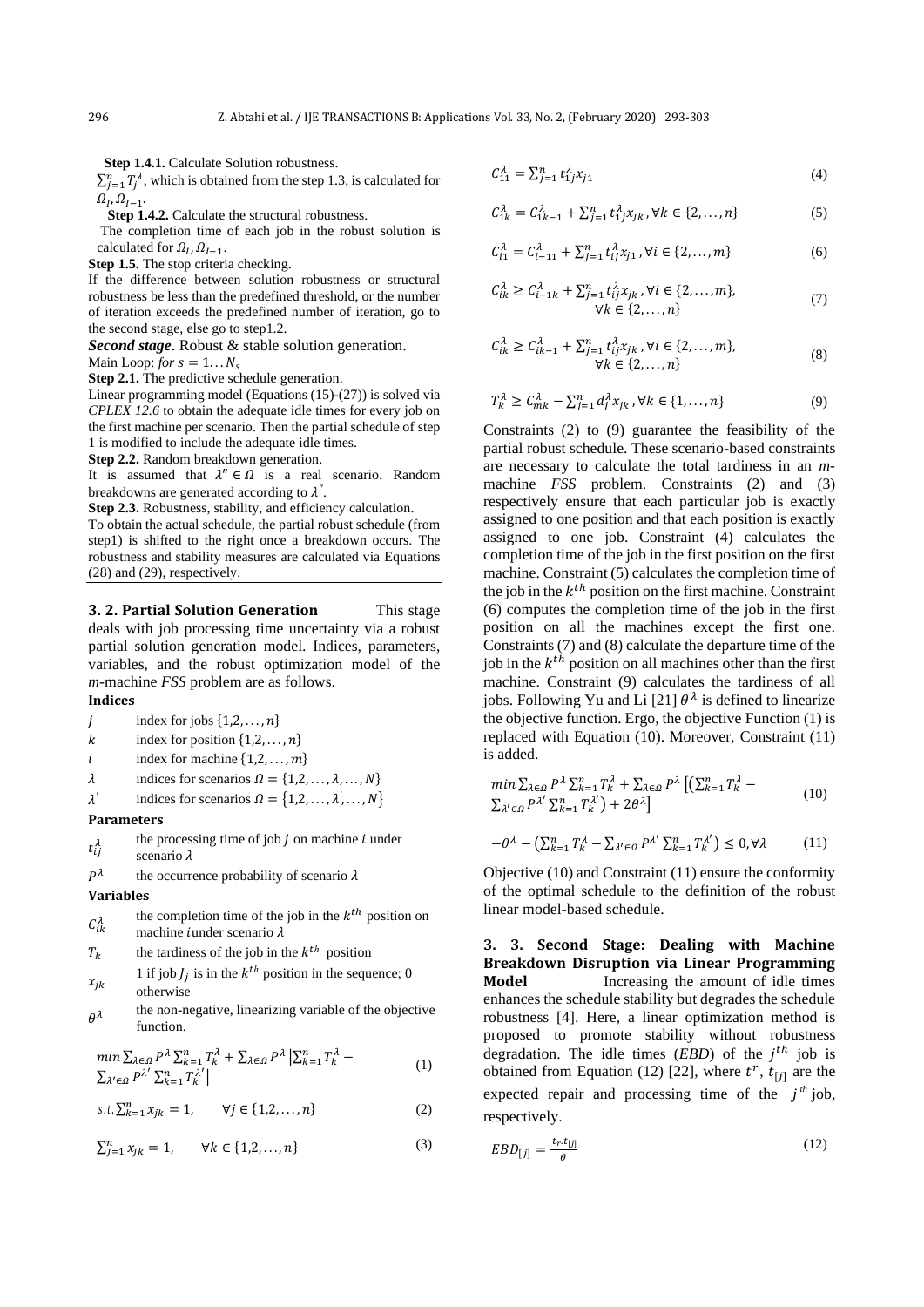In the original insertion method [4], idle times were inserted before each job, but in the proposed linear programming model, the proper positions and amounts of the idle times are determined. Stability is interpreted as the degree of reordering of the job sequence, the completion, or the start-times after any disruption [23]. To control the expected degradation of quality robustness, the proposed surrogate stability measure is defined based on the rationale of minimizing the instability of every job.

**3. 3. 1. Surrogate Measure of Stability First,** let  $pr_{[j]}^{\lambda}$  as the machine breakdown probability during the processing of the job in position junder the scenario  $\lambda$  as follows (Equation 13).

$$
pr_{[j]}^{\lambda} = 1 - exp(\frac{t_{1j}^{\lambda}}{\theta^{\lambda}})
$$
 (13)

Let  $EBT^{\lambda}_{[j]}$  be the expected breakdown duration of the job in position  $j$  under scenario  $\lambda$ . Suppose that two consecutive breakdowns have respectively occurred during the processing of the jobs in positions  $[k - 1]$  and [j]. The amount of adjusted (expected) idle time from  $[k]$ to [j] i.e.  $AT^{\lambda}_{[k][j]}$  is determined in such a way to be as close as possible to the  $EBT_{[j]}^{\lambda}$ . Ergo, the stability measure  $(SM)$  can be defined via Equation (14).

$$
SM = \sum_{j=1}^{n} \sum_{k=2}^{i-1} p r_{[j]}^{\lambda} \max\{EBD_{[j]}^{\lambda} - AT_{[k][j]}^{\lambda}, 0\}
$$
 (14)

The machine breakdown probability during each job  $(pr_{[j]}^{\lambda})$  affects the proposed stability measure. In this way, once the breakdown during a job processing time is more probable, the difference between  $EBD_{[j]}^{\lambda}$  and the total inserted idle times of job  $[j]$  is minimized.

**3. 3. 2. Surrogate Measure of Robustness**  Quality robustness is interpreted as the scheduling performance insensitivity against the disruptions [1]. Following Goren and Sabuncuoglu [2],  $RM = \sum_{j=1}^{n} T_{[j]}^{\lambda}$ is adopted as a robustness measure. The following notations are used in the linear programming model. **Indices**

| [j], [k] | indices for position $j \in \{1,2,,n\}$ |  |  |  |  |
|----------|-----------------------------------------|--|--|--|--|
|          | index for machine $i \in \{1,2,,m\}$    |  |  |  |  |
| λ        | index for scenario $\lambda \in \Omega$ |  |  |  |  |

```
Parameters
```
 $t_{\parallel ij}^{\lambda}$ 

the processing time of job in position jon machine *i*under scenario  $\lambda$ .

**Parameters**

| $pr_{[j]}^{\lambda}$  | the breakdown probability of machine one<br>during the process of job junder scenario $\lambda$                           |
|-----------------------|---------------------------------------------------------------------------------------------------------------------------|
| $EBD_{[j]}^{\lambda}$ | the expected breakdown duration if it happens<br>during the process of job $j$ on machine one<br>under scenario $\lambda$ |

#### **Variables**

| $S^{\lambda}_{i\restriction j\restriction}$ | the planned completion time of the job in the<br>$i^{th}$ position on machine <i>i</i> under scenario $\lambda$ |
|---------------------------------------------|-----------------------------------------------------------------------------------------------------------------|
| $C^{\lambda}_{[i][j]}$                      | the planned completion time of the job in the<br>$jth$ position on machine <i>i</i> under scenario $\lambda$    |
| $T_{\text{fil}}^{\lambda}$                  | the planned tardiness of the job in the $jth$<br>position under scenario $\lambda$                              |
| $AT^{\lambda}_{11}$                         | the adequate idle time of job $j$ on machine one<br>under scenario $\lambda$                                    |
| $AT_{[k][j]}^{\lambda}$                     | the sum of adequate idle times between the<br>jobs k and j on machine one in scenario $\lambda$                 |

The linear programming model is formulated as follows.

$$
min z = \alpha \sum_{j=1}^{n} \sum_{k=2}^{i-1} pr_{[j]}^{\lambda} max\{EBD_{[j]}^{\lambda} - AT_{[k][j]}^{\lambda} \alpha\}
$$
  

$$
AT_{[k][j]}^{\lambda}, 0 \} + (1 - \alpha) \sum_{k=1}^{n} T_{[k]}^{\lambda} s.t.
$$
 (15)

$$
S_{1[k]}^{\lambda} = S_{1[k-1]}^{\lambda} + t_{1[k-1]}^{\lambda} + A T_{[k]}^{\lambda} \qquad \forall k \ge 2
$$
 (16)

$$
C_{1[k]}^{\lambda} = S_{1[k]}^{\lambda} + t_{1[k]}^{\lambda}
$$
 (17)

$$
C_{i[k]}^{\lambda} \ge C_{i[k-1]}^{\lambda} + t_{i[k]}^{\lambda} \qquad \forall i \ge 2, \forall k \ge 2 \qquad (18)
$$

$$
C_{i[k]}^{\lambda} \ge C_{i-1[k]}^{\lambda} + t_{i[k]}^{\lambda} \qquad \forall i \ge 2, \forall k
$$
 (19)

$$
T_{[k]}^{\lambda} = \max\{C_{m[k]}^{\lambda} - d_{[k]}^{\lambda}, 0\}
$$
 (20)

$$
AT_{[k][j]}^{\lambda} = \sum_{l=k+1}^{j} AT_{[l]}^{\lambda} \qquad \forall j \ge 2, \forall k < j \tag{21}
$$

$$
S_{1[1]}^{\lambda} = 0 \tag{22}
$$

$$
AT_{[1]}^{\lambda} = 0 \tag{23}
$$

$$
S_{i[k]}^{\lambda} \ge 0 \tag{24}
$$

$$
\mathcal{C}_{i[k]}^{\lambda} \ge 0 \tag{25}
$$

$$
AT_{[k]}^{\lambda} \ge 0 \tag{26}
$$

$$
AT_{[k][j]}^{\lambda} \ge 0 \qquad \forall j, k < j \tag{27}
$$

Constraint (16) indicates that under scenario  $\lambda$ , the planned start time of the job in position  $k$  on the first machine equals to the sum of the planned start time of the  $[k-1]$ <sup>th</sup> job on the first machine, plus its processing time and its additional time. Scenario-based Constraints (17) to (20) are required in an *m*-machine *FSSP* to calculate the total tardiness. Constraint (17) gives the completion time of the job in the  $k^{th}$  position on the first machine. Constraints (18) and (19) calculate the completion time of the job in the  $k^{th}$  position on the other machines other than the first one. Constraint (20) calculates the tardiness of all jobs. Constraint (21)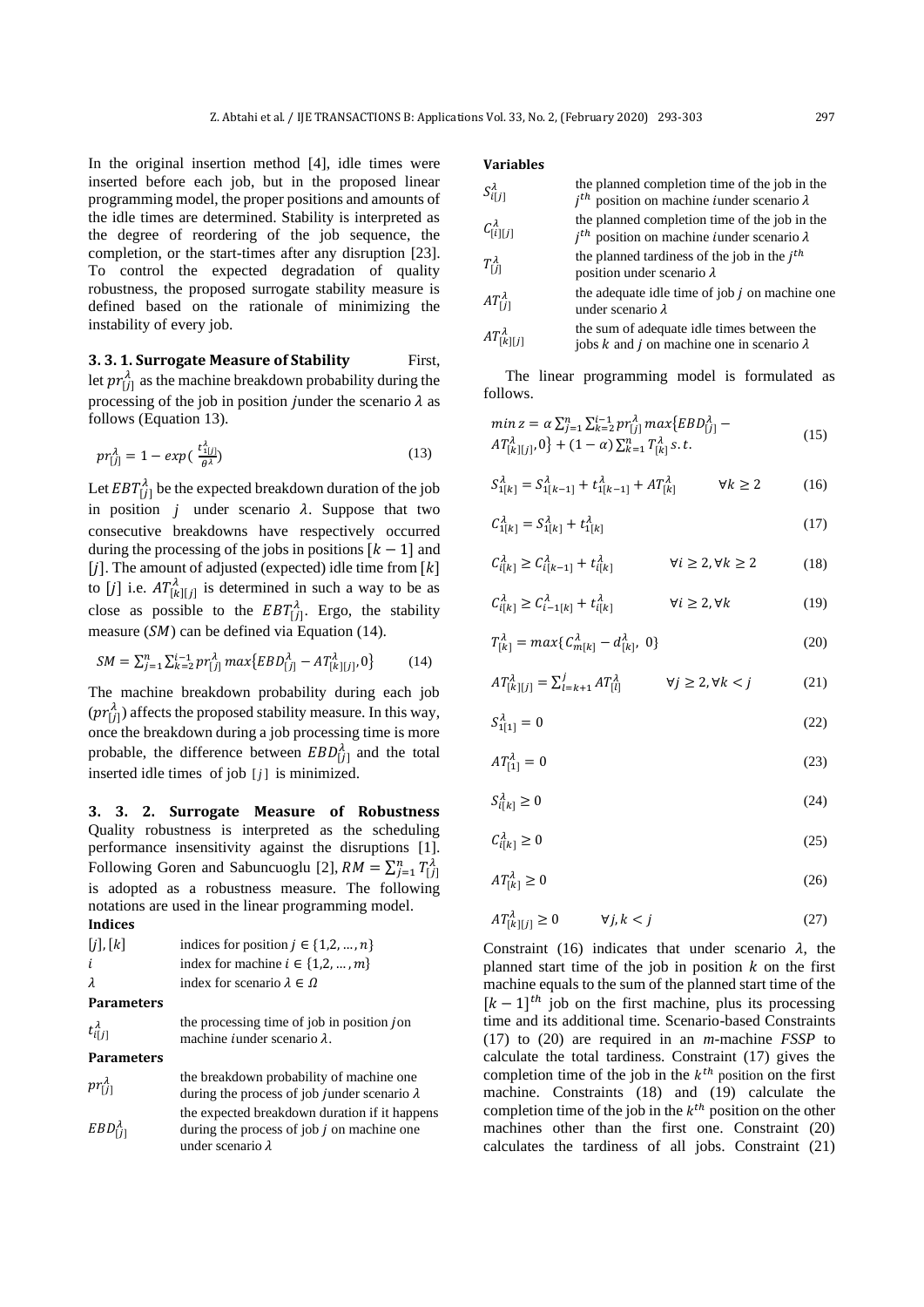calculates the sum of idle times between job  $[k]$ ,  $[i]$ . Constraint (22) ensures that under scenario  $\lambda$ , the start time of the job in the first position on the first machine is zero and no additional time exists before the job in the first position on the first machine. Constraint (23) indicates that there is no additional time before the job in the first position. Constraints (24)-(26) respectively emphasize the positivity of the start time, the completion time, and the additional time of the job in the  $k^{th}$  position under scenario  $\lambda$ . Also, Constraint (27) indicates the positivity of the additional times between the jobs in positions  $[k]$  and  $[j]$ . This model should be solved for all the possible scenarios to determine the adequate additional times of each job on each machine per scenario.

### **4. DISCUSSION AND RESULTS**

Here to provide the managerial results, the performance of the most widely used strategies in the literature namely reactive and hybrid are compared with the proposed (predictive) algorithm. In the reactive strategy, the optimal schedule is acquired according to the classical *FSS* model by ignoring uncertainties. In the hybrid strategy, the robust schedule is acquired from the robust optimization model (section 3.1) and *RSH* is implemented upon machine breakdown. In Figures 1 and 2, the results are reported for different problems' sizes and parameters. In these figures, *AOFOPT*, *AOFRM*, and *AOFPRM* respectively represent the average objective function of the classical, robust, and proposed prediction methods. It can be concluded from Figures 1 and 2 that PRM outperforms the other two methods, no matter the problem size and parameters. According to Figures 1 and 2, there is a high difference between *O.F.* of the classical and robust schedules, also the classical schedule suffers from extreme fluctuations in *O.F.* versus uncertainties, so the scheduling should not be performed regardless of job processing time uncertainty even in a low degree of uncertainty. Also, it can be deduced from Figure 2 that job processing time uncertainty has a more decisive effect on *O.F.* than the machine failure rate. Since the *O.F.* of PRM and RM are close to each other, given the cost of implementing the second step of the proposed algorithm, a manager can use a hybrid or the proposed predictive approach.

**A case study.** To indicate the applicability of the model it has been implemented on a real case in *Petro Tajhiz Sepahan* Company in *Iran* that specializes in designing and manufacturing various types of valves for the petrochemical industry. In summary, the functions of the valves are stopping/starting the fluid flow, varying its amount and controlling the direction of it. They are also used in regulation downstream systems, process pressure, relieving component and piping overpressure.



**Figure 1.** The comparison of the *O.F.* of *OPT, RM* and *PRM* methods for the 2-machine 15 jobs problem, with a low degree of uncertainty, low failure rate, low MTTR, and coefficients (0.2, 0.3, 0.5) for efficiency, stability, and robustness



**Figure 2.** Comparison of the *O.F.* of *OPT, RM* and *PRM* methods for the 2-machine 20 jobs problem, with a moderate degree of uncertainty, high failure rate, high MTTR, and coefficients (0.2, 0.3, 0.5) for efficiency, stability, and robustness

According to construction standards, valves are divided into five categories [24]. The case studied in this paper focuses on the production of two types of *Forged Steel Valves.* The production of the *Forged Steel valves* is carried out via a flow shop system in six stages; Turning- Drilling- Grinding- Milling- Welding and Polishing. The production volume, the predetermined due dates and the processing times per stage are given in Table 1.

The first type of valves in this category are Needle Valves that can be used as a component for other valves. They are also used in fluid transmission lines, which include pharmaceuticals, foodstuffs, and chemicals. The second type of valves in this category is the Globe valve. In this type of valves, a disk moves perpen. The company receives orders from various oil/gas companies.

At the beginning of 2016, the company was contracted to construct and deliver eight orders. Due to the uncertain nature of the production, the processing times are defined via pessimistic, probable, and optimistic scenarios.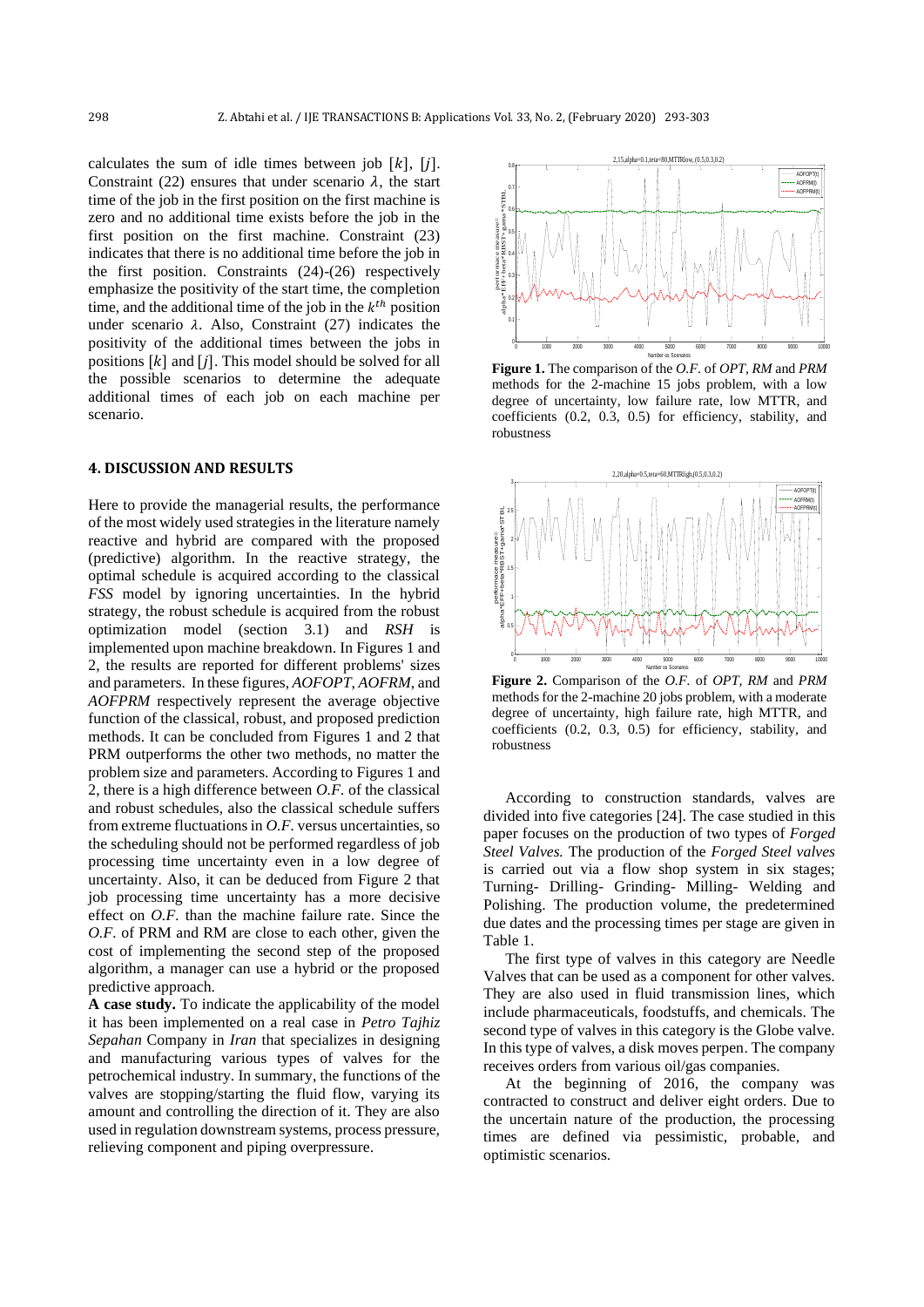**TABLE 1.** The processing time of *Forged Steel Valves* under different scenarios\*

|                         | Job           | Processing time per stage (min) |              |                  |      |                         |      |    |
|-------------------------|---------------|---------------------------------|--------------|------------------|------|-------------------------|------|----|
| λ                       | $P^{\lambda}$ | <b>Valve</b>                    | $\mathbf{1}$ | $\boldsymbol{2}$ | 3    | $\overline{\mathbf{4}}$ | 5    | 6  |
| $\mathbf{1}$            | 0.2           | Needle                          | 100          | 85               | 30   | 230                     | 40   | 50 |
| $\overline{\mathbf{c}}$ | 0.6           | Needle                          | 105          | 90               | 33   | 240                     | 45   | 55 |
| 3                       | 0.3           | Needle                          | 115          | 100              | 40   | 270                     | 50   | 60 |
| $\mathbf{1}$            | 0.2           | Gate                            | 120          | 95               | 25   | 260                     | 50   | 65 |
| $\overline{c}$          | 0.6           | Gate                            | 125          | 100              | 25   | 275                     | 55   | 70 |
| 3                       | 0.3           | Gate                            | 140          | 110              | 30   | 305                     | 60   | 80 |
| $\mathbf{1}$            | 0.2           | Check                           | 55           | 45               | 25   | 125                     | 25   | 35 |
| $\overline{\mathbf{c}}$ | 0.6           | Check                           | 55           | 50               | 25   | 130                     | 27   | 35 |
| 3                       | 0.3           | Check                           | 60           | 55               | 30   | 145                     | 30   | 40 |
| $\mathbf{1}$            | 0.2           | Check                           | 60           | 50               | 25   | 135                     | 35   | 40 |
| $\overline{c}$          | 0.6           | Check                           | 65           | 54               | 25   | 145                     | 35   | 40 |
| 3                       | 0.3           | Check                           | 75           | 60               | 30   | 160                     | 40   | 45 |
| $\mathbf{1}$            | 0.2           | Check                           | 65           | 75               | 25   | 155                     | 35   | 35 |
| $\overline{c}$          | 0.6           | Check                           | 70           | 80               | 30   | 165                     | 40   | 37 |
| 3                       | 0.3           | Check                           | 80           | 90               | 35   | 185                     | 45   | 40 |
| $\mathbf{1}$            | 0.2           | Ball                            | 155          | 125              | 35   | 400                     | 50   | 10 |
| $\overline{c}$          | 0.6           | Ball                            | 167          | 135              | 40   | 417                     | 55   | 10 |
| 3                       | 0.3           | Ball                            | 183.7        | 148.5            | 44   | 458.7                   | 60.5 | 11 |
| $\mathbf{1}$            | 0.2           | Ball                            | 190          | 175              | 55   | 455                     | 60   | 20 |
| $\overline{c}$          | 0.6           | Ball                            | 200          | 185              | 58   | 480                     | 65   | 20 |
| 3                       | 0.3           | Ball                            | 220          | 203.5            | 63.8 | 528                     | 71.5 | 22 |
| $\mathbf{1}$            | 0.2           | Ball                            | 250          | 260              | 60   | 550                     | 70   | 25 |
| $\overline{c}$          | 0.6           | Ball                            | 265          | 273              | 65   | 580                     | 75   | 30 |
| 3                       | 0.3           | Ball                            | 291.5        | 300.3            | 71.5 | 638                     | 82.5 | 33 |

\* $\lambda$ : Scenario,  $P^{\lambda}$ : The probability of scenario  $\lambda$ .

**4. 1. Data Generation** In this section, the obtained schedule from the proposed predictive algorithm and the empirical schedule in the company are compared with each other in terms of robustness, stability, and efficieny.

The processing times in the proposed method are uncertain, and they are estimated via a finite number of scenarios (Table 1). The processing times in the empirical method are the expected value of the processing time of all scenarios, i.e.  $t_{ij} = \sum t_{ij}^{\lambda} P^{\lambda}$  where  $t_{ij}^{\lambda}$  is the processing time of  $j^{th}$  job on machine  $M_i$  under scenario  $\lambda$  and  $P^{\lambda}$  is the occurrence probability of scenario  $\lambda$ . In the proposed method, the time between consecutive breakdowns on the first machine is assumed to respectively follow an exponential distribution with the rates of 0.02, 0.0166 and 0.0125 for the optimistic, probable and pessimistic scenarios. Similar to Nouiri et

al., [7], the duration of the repair times follows an exponential distribution based on the meantime to repair value (*MTTR*) at two-level. The repair time duration is calculated via  $tr = exp r nd(MTTR)$ . The *MTTR* is calculated based on the machine busy time (*MB*); low level  $MTTR_1 \in [0.01MB, 0.05MB]$  and high level  $MTTR<sub>h</sub> \in [0.05MB, 0.1MB]$ . In the empirical method, the reaction to breakdown is done by implementing the right shift rescheduling (*RSH*) policy to the affected jobs.

**4. 2. The Empirical Schedule Procedure** The

| 305   | 60         | 80 | company uses the following procedure to achieve an                       |
|-------|------------|----|--------------------------------------------------------------------------|
|       |            |    |                                                                          |
| 125   | 25         | 35 | empirical schedule:                                                      |
| 130   | 27         | 35 | Step 1. The initial schedule generation.                                 |
|       |            |    | The initial sequence of the jobs is determined according to the          |
| 145   | 30         | 40 | earliest due date rule <i>(EDD)</i> to minimize the total tardiness as   |
|       |            |    | an efficiency measure.                                                   |
| 135   | 35         | 40 | <b>Step 2.</b> Main Loop: for $s = 1N_s$                                 |
| 145   | 35         | 40 | <b>Step 2.1.</b> Random breakdown generation.                            |
|       |            |    | It is assumed that $\lambda'' \in \Omega$ is a real scenario. The random |
| 160   | 40         | 45 | breakdowns are generated according to the rate of                        |
| 155   | 35         | 35 | breakdown in $\lambda$ ".                                                |
|       |            |    |                                                                          |
| 165   | 40         | 37 | <b>Step 2.2.</b> Robustness, stability and efficiency.                   |
| 185   | 45         | 40 | The RSH is implemented upon a breakdown occurrence to                    |
|       |            |    | obtain the actual (real) schedule. The robustness and                    |
| 400   | 50         | 10 | stability measures are calculated with Equations (28) and                |
|       |            |    | $(29)$ , respectively.                                                   |
| 417   | 55         | 10 |                                                                          |
| 158.7 | $605 - 11$ |    |                                                                          |

**4. 3. Robustness, Stability, Efficiency, and the Objective Function** Suppose that  $\lambda'' \in \Omega$  is the scenario that has actually happened. The robustness measure  $(RM)$  is defined as an absolute deviation of an efficiency measure (total tardiness) of the actual schedule from the initial one. It can be calculated via Equation (28), where  $\sum T^{\lambda''}$  is the total tardiness of the actual schedule under scenario  $\lambda'' \in \Omega$ , and  $\sum T^{\lambda}$  is the total tardiness of the predictive schedule under scenario  $\lambda \in \Omega$ .

$$
RM = \left| \sum_{j} T^{\lambda^{n}} - \sum_{j} T^{\lambda} \right| \tag{28}
$$

Moreover, stability measure  $(SM)$  is defined as an absolute deviation in job completion times (Equation 29), where  $C_{m[k]}^{\lambda''}$  is the completion time of the job in position [k] in the actual schedule under scenario  $\lambda'' \in \Omega$ , and  $C_{m[k]}^{\lambda}$  is the completion time of the job in position [k] in the predictive schedule under scenario  $\lambda \in \Omega$ .

$$
SM = \sum_{k=1}^{n} \left| C_{m[k]}^{\lambda^{''}} - C_{m[k]}^{\lambda} \right| \tag{29}
$$

Efficiency (*Eff*) is the measure of the optimality of the schedule. Here, the total completion time of the actual schedule is considered as an Efficiency measure.

$$
Eff = \sum_{j} C^{\lambda^{n}} \tag{30}
$$

The objective function is a multi-component measure based on the predefined measures of robustness, stability, and efficiency as follows (Equation 31).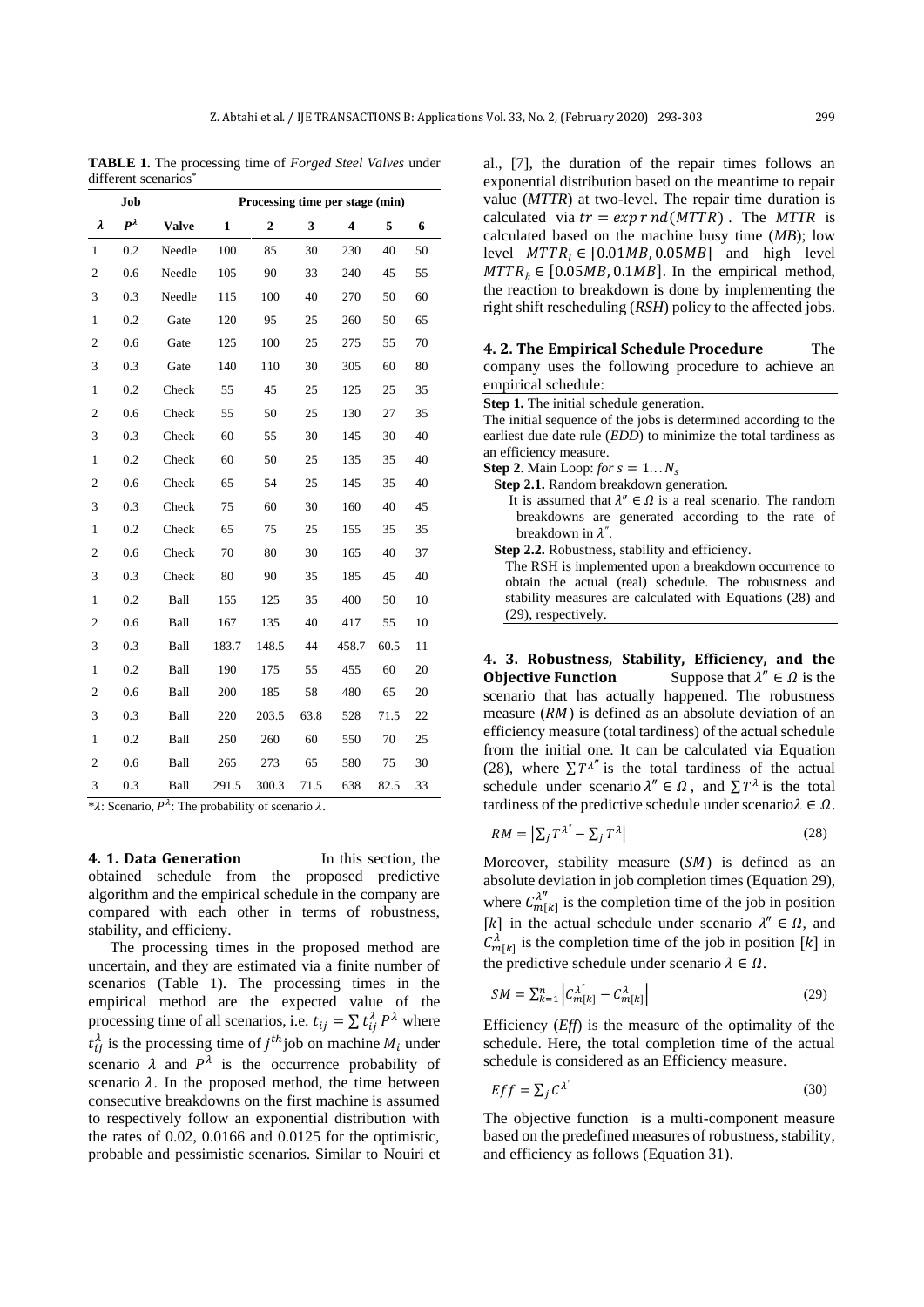$$
0.F. = \alpha(RM) + \beta(SM) + \gamma(Eff)
$$
\n(31)

where  $\alpha + \beta + \gamma = 1$  and  $\alpha, \beta, \gamma$  respectively indicate the degrees of importance of their corresponding objective. These parameters can be determined using methods such as sensitivity analysis, eigenvector, entropy, or the least-square method [1]. The proposed method (*PM*) and the empirical method (*EM*) can be compared concerning the value of *O.F* (Table 2). The calculations are made for different values of the coefficients at two levels of *MTTR*.

**4. 4. Sensivity Analysis** This section provides additional tests on the parameters of the model to gauge their effects on the value of the *O.F*.

**4. 2. 1. Testing on the Time Interval Between Concequtive Breakdowns** Figure 3 depicts the effect of different  $\frac{1}{\theta}$  on the value of the *O.F.* in the proposed method (*PM*). The dataset in the Figure 3 is derived from Table 2. From the problems with the low level of *MTTR*, instances 1 to 10, 21 to 30 and 41 to 50 are chosen that respectively correspond to values of 80, 60 and 50 for the interval between two consecutive failures.

In Figure 4, the notation *OF-PM-80-L* corresponds to the objective values found for the proposed method when 1  $\frac{1}{\theta}$  = 80 and the *MTTR* is set to the *low* level. As expected, in all the 10 instances of different categories, an increase in the average time between two failures improves the objective function, since the minimum values of the objective are achieved for  $\frac{1}{\theta} = 80$ .

**4. 2. 2. Testing the Effect of** *MTTR* **Level** In this section, the *MTTR* is first set to the *low* level (for the instances 1-10 in Table 2) and then set to the *high* level (instances 11- 20) to see the effect of its increment on the *O.F*. The results are demonstrated in Figure 4. It can be seen in Figure 4 that an increase in *MTTR*, in turn, worsens the *O.F*. of the proposed method; ergo lower *MTTR* levels are preferred.



**Figure 3.** The effect of different breakdown intervals on the objective value

| <b>TABLE 2.</b> The comparison between the <i>O.F.</i> of <i>PM &amp; EM</i> |  |  |
|------------------------------------------------------------------------------|--|--|
|------------------------------------------------------------------------------|--|--|

|    | α        | β        | γ        | 1<br>$\overline{\theta}$ | PM     |        | EM     |        |
|----|----------|----------|----------|--------------------------|--------|--------|--------|--------|
| NO |          |          |          |                          | 0.F.   | CPU(s) | 0.F.   | CPU(s) |
| 1  | 0.2      | 0.4      | 0.4      | 80                       | 871.21 | 1.81   | 1242.0 | 0.6    |
| 2  | 0.2      | 0.3      | 0.5      | 80                       | 837.74 | 1.66   | 1000.5 | 0.54   |
| 3  | 0.2      | 0.5      | 0.3      | 80                       | 890.76 | 1.54   | 1472.4 | 0.48   |
| 4  | 0.3      | 0.3      | 0.4      | 80                       | 830.56 | 1.89   | 970.54 | 0.68   |
| 5  | 0.3      | 0.4      | 0.3      | 80                       | 858.49 | 1.65   | 1209.4 | 0.51   |
| 6  | 0.4      | 0.3      | 0.3      | 80                       | 835.98 | 1.65   | 938.77 | 0.48   |
| 7  | 0.4      | $0.1\,$  | 0.5      | 80                       | 792.5  | 1.79   | 468.50 | 0.39   |
| 8  | 0.4      | 0.5      | 0.1      | 80                       | 890.44 | 1.66   | 1410.5 | 0.52   |
| 9  | 0.5      | 0.3      | 0.2      | 80                       | 839.13 | 1.7    | 910.0  | 0.57   |
| 10 | 0.5      | 0.2      | 0.3      | 80                       | 815.25 | 1.38   | 674.73 | 0.6    |
| 11 | $_{0.2}$ | 0.4      | 0.4      | 80                       | 902.96 | 1.86   | 1240.7 | 0.67   |
| 12 | 0.2      | 0.3      | 0.5      | 80                       | 870.96 | 1.81   | 1006.5 | 0.64   |
| 13 | 0.2      | 0.5      | 0.3      | 80                       | 931.06 | 1.78   | 1481.3 | 0.61   |
| 14 | 0.3      | 0.3      | 0.4      | 80                       | 872.25 | 1.79   | 976.46 | 0.66   |
| 15 | 0.3      | 0.4      | 0.3      | 80                       | 902.41 | 1.72   | 1212.4 | 0.64   |
| 16 | 0.4      | 0.3      | 0.3      | 80                       | 868.91 | 1.83   | 942.36 | 0.68   |
| 17 | 0.4      | 0.1      | 0.5      | 80                       | 790.00 | 1.6    | 468.75 | 0.5    |
| 18 | 0.4      | 0.5      | 0.1      | 80                       | 897.85 | 1.79   | 1419.0 | 0.65   |
| 19 | 0.5      | 0.3      | 0.2      | 80                       | 871.29 | 1.78   | 912.86 | 0.58   |
| 20 | 0.5      | 0.2      | 0.3      | 80                       | 838.83 | 1.72   | 675.96 | 0.61   |
| 40 | 0.5      | 0.2      | 0.3      | 60                       | 841.24 | 1.79   | 675.77 | 0.68   |
| 41 | 0.2      | 0.4      | 0.4      | 50                       | 877.44 | 1.75   | 1234.8 | 0.68   |
| 42 | $_{0.2}$ | 0.3      | 0.5      | 50                       | 848.05 | 1.34   | 1003.9 | 0.61   |
| 43 | 0.2      | 0.5      | 0.3      | 50                       | 903.34 | 1.35   | 1478.0 | 0.66   |
| 44 | 0.3      | 0.3      | 0.4      | 50                       | 847.85 | 1.45   | 972.16 | 0.63   |
| 45 | 0.3      | 0.4      | 0.3      | 50                       | 878.26 | 1.7    | 1211.8 | 0.65   |
| 46 | 0.4      | 0.3      | 0.3      | 50                       | 849.74 | 1.73   | 942.3  | 0.66   |
| 47 | 0.4      | $_{0.1}$ | 0.5      | 50                       | 790.81 | 1.29   | 468.00 | 0.51   |
| 48 | 0.4      | 0.5      | $_{0.1}$ | 50                       | 899.34 | 1.29   | 1416.7 | 0.69   |
| 49 | 0.5      | 0.3      | 0.2      | 50                       | 849.64 | 1.39   | 913.01 | 0.67   |
| 50 | 0.5      | 0.2      | 0.3      | 50                       | 818.73 | 1.35   | 673.46 | 0.52   |
| 51 | 0.2      | 0.4      | 0.4      | 50                       | 914.74 | 1.59   | 1242.9 | 0.62   |
| 52 | 0.2      | 0.3      | 0.5      | 50                       | 878.25 | 1.74   | 1002.1 | 0.69   |
| 53 | 0.2      | $0.5\,$  | 0.3      | 50                       | 950.15 | 2.02   | 1475.8 | 0.89   |
| 54 | 0.3      | 0.3      | 0.4      | 50                       | 877.23 | 1.74   | 973.45 | 0.65   |
| 55 | 0.3      | 0.4      | 0.3      | 50                       | 917.48 | 1.9    | 1212.4 | 0.68   |
| 56 | 0.4      | 0.3      | 0.3      | 50                       | 878.95 | 1.83   | 940.44 | 0.67   |
| 57 | 0.4      | 0.1      | 0.5      | 50                       | 807.19 | 1.94   | 468.49 | 0.68   |
| 58 | 0.4      | 0.5      | 0.1      | 50                       | 944.40 | 1.82   | 1418.4 | 0.65   |
| 59 | 0.5      | 0.3      | 0.2      | 50                       | 879.71 | 1.88   | 913.33 | 0.64   |
| 60 | 0.5      | 0.2      | 0.3      | 50                       | 841.87 | 1.86   | 675.35 | 0.66   |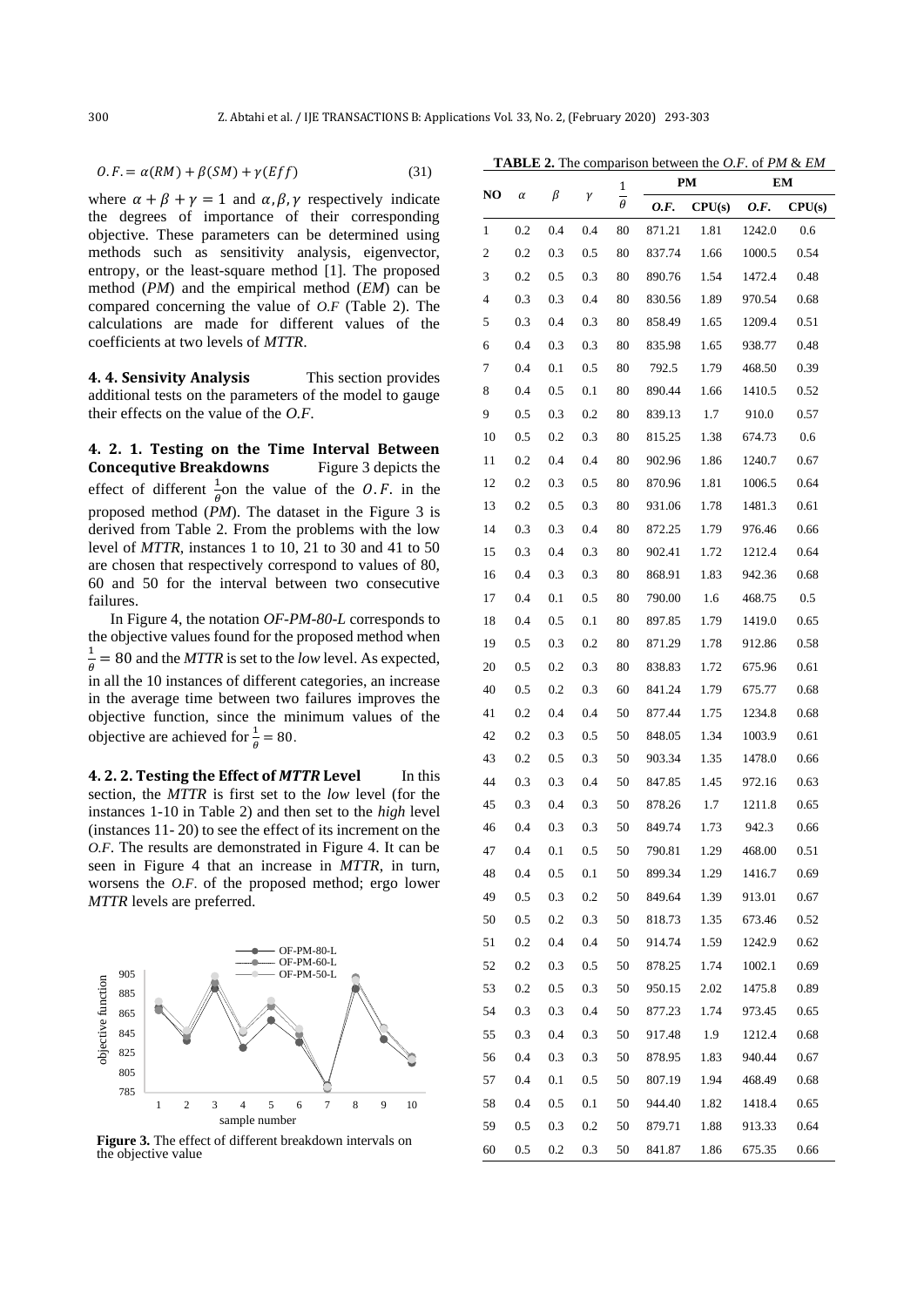

**Figure 4.** The effect of the *MTTR* level on the *O.F.*

**4. 2. 3. Testing on the Stability and Robustness Coefficients** In this section, different values of the robustness and the stability coefficients (respectively  $\alpha$ ,  $\beta$ ) are used to achieve the objective values of both *PM* and *EM*. The results for the low level of *MTTR*,  $\theta = 50$ and  $v = 0$  are summarized in Table 3.

The effects of the varying coefficients on *O.F.* are also depicted in Figure 5. According to Table 3 and Figure 5, the two methods perform similarly once  $\alpha$  = 0.7 and  $\beta = 0.3$ . Before these values, PM is superior to the EM. Any more *increase* in the value of  $\alpha$  and any more *decrease* in the value of  $\beta$  worsen the *O.F.* of *PM*.

Ergo, if the emphasis is on the robustness of the schedule ( $\alpha = 0$ ,  $\beta = 1$ ), the proposed method is better. On the other hand, if a schedule with maximum stability is desired ( $\alpha = 1$ ,  $\beta = 0$ ), the empirical method is preferred. If a robust *and* stable schedule is required, then the proposed method should be picked since its range of superior performance is larger ( $\alpha \leq 0.7$ ,  $\beta \geq 0.3$ ). This shows the major impact of the coefficient on the performance, ergo the setting of these parameters should be carried out with care. There is a logical contradiction between stability and robustness since to enhance the schedule robustness, sequence manipulation may be necessary, which leads to stability degradation. To illustrate this conflict, the normalized data from Table 3 is used to plot Figure 6 to compare the stability and the robustness values of the proposed method.

**4. 2. 4. Comparing the Effectiveness of the Proposed and the Empirical Method**  According to the results of Table 2 and Figure 6, for both levels of *MTTR*, and all values of  $\frac{1}{\theta}$ , the proposed method is more effective than the empirical one except in  $(\alpha, \beta, \gamma) = (0.4, 0.1, 0.5), \text{ and } (\alpha, \beta, \gamma) = (0.5, 0.2, 0.3).$ hese results are confirmation of the major impact of the coefficient on the performance. As concluded from Figure 5, whenever a robust and stable schedule is required, then the proposed method should be selected since its range of superior performance is larger  $(\alpha \leq 0.7, \beta \geq 0.3)$ . Here, this conclusion becomes more complete. That is, by choosing values more than 2 for the ratio of robustness to stability  $(\frac{\alpha}{\beta} > 2)$ , *EM* is the preferred method and vice versa. Moreover, the trend of the objective values in the proposed method is smoother than its empirical counterpart. This difference is due to the robust optimization method used in the generation of the partial robust schedule.

**TABLE 3.** Comparison of the objective measures of the proposed and empirical methods

|                   | <b>PROPOSED METHOD</b> |                         |        |         |  |  |
|-------------------|------------------------|-------------------------|--------|---------|--|--|
| $(\alpha, \beta)$ | RM                     | <b>SM</b>               | Eff    | O.F.    |  |  |
| (0, 1)            | 768.78                 | 1040.88                 | 755.97 | 1040.88 |  |  |
| (0.1, 0.9)        | 768.11                 | 1043.79                 | 754.63 | 1015.6  |  |  |
| (0.2, 0.8)        | 770.5                  | 1045.05                 | 756.16 | 990.14  |  |  |
| (0.3, 0.7)        | 770.97                 | 1057.35                 | 755.91 | 971.44  |  |  |
| (0.4, 0.6)        | 769.24                 | 1041.86                 | 756.76 | 932.82  |  |  |
| (0.5, 0.5)        | 766.83                 | 1030.49                 | 755.26 | 898.48  |  |  |
| (0.6, 0.4)        | 769.87                 | 1058.75                 | 753.1  | 885.42  |  |  |
| (0.7, 0.3)        | 770.72                 | 1045.62                 | 754.3  | 854.67  |  |  |
| (0.8, 0.2)        | 773.44                 | 1053.56                 | 756.39 | 829.41  |  |  |
| (0.9, 0.1)        | 772.74                 | 1041.51                 | 755.99 | 799.61  |  |  |
| (1, 0)            | 772.66                 | 1054.2                  | 756.3  | 772.66  |  |  |
|                   |                        | <b>EMPIRICAL METHOD</b> |        |         |  |  |
| $(\alpha, \beta)$ | RM                     | <b>SM</b>               | Eff    | O.F.    |  |  |
| (0, 1)            | 49.32                  | 2716.89                 | 352.8  | 2716.89 |  |  |
| (0.1, 0.9)        | 49.53                  | 2715.22                 | 352.8  | 2448.65 |  |  |
| (0.2, 0.8)        | 48.69                  | 2721.85                 | 352.8  | 2187.22 |  |  |
| (0.3, 0.7)        | 48.64                  | 2722.27                 | 352.8  | 1920.18 |  |  |
| (0.4, 0.6)        | 49.08                  | 2718.64                 | 352.8  | 1650.82 |  |  |
| (0.5, 0.5)        | 50                     | 2713.5                  | 352.8  | 1381.75 |  |  |
| (0.6, 0.4)        | 49.13                  | 2719.8                  | 352.8  | 1117.4  |  |  |
| (0.7, 0.3)        | 48.65                  | 2722                    | 352.8  | 852.36  |  |  |
| (0.8, 0.2)        | 47.52                  | 2728.85                 | 352.8  | 583.79  |  |  |
| (0.9, 0.1)        | 47.64                  | 2726.98                 | 352.8  | 315.58  |  |  |
| (1, 0)            | 48.027                 | 2727.4                  | 352.8  | 48.027  |  |  |



Figure 5. Effect of different stability and robustness coefficients on the objectives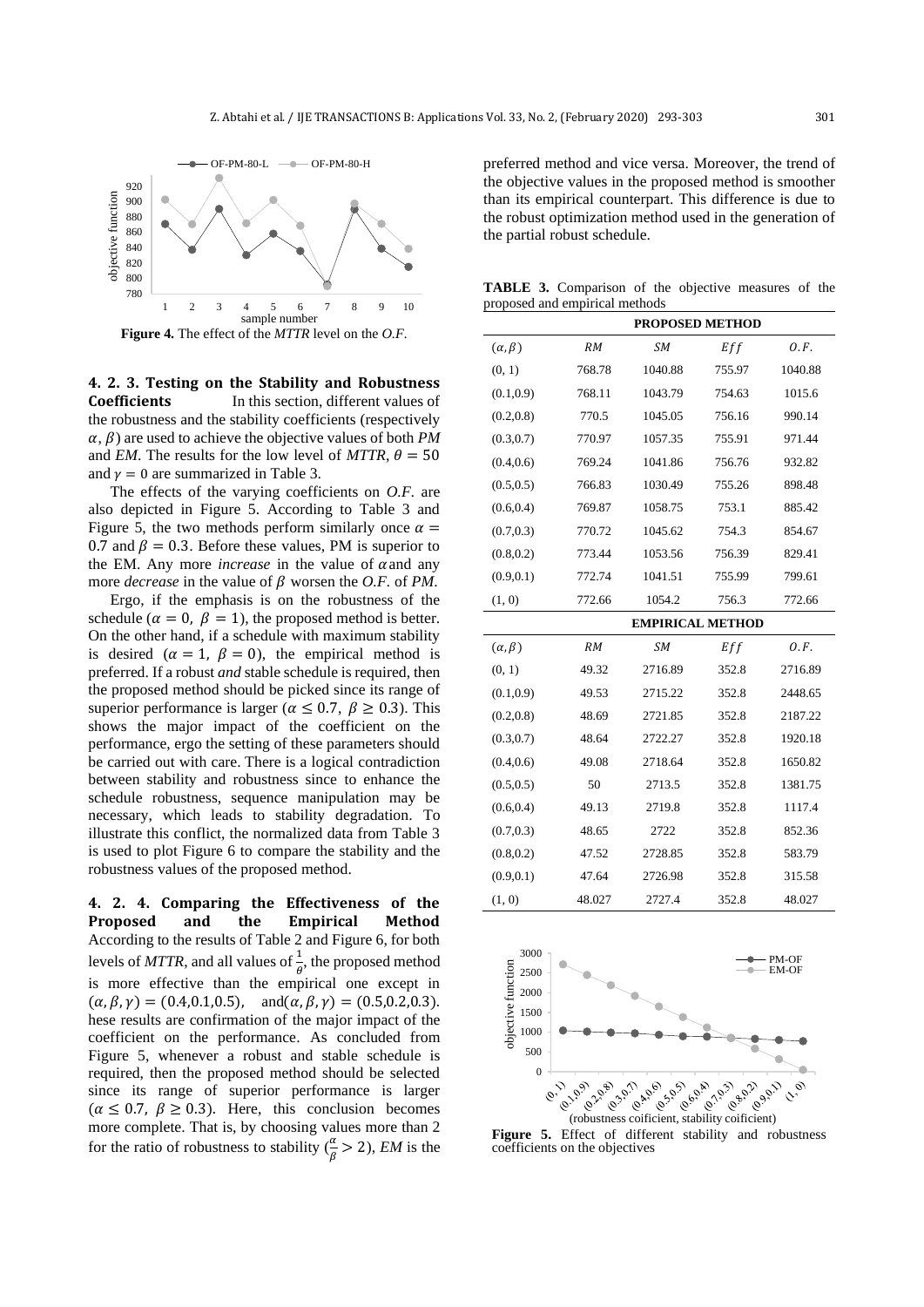

**Figure 6.** The conflict between robustness and stability

## **5. CONCLUSION**

In this paper, a robust and stable approach for scheduling the manufacturing lines in the valve production industry are presented. The problem is modeled as an uncertain *m*-machine *FSS* system with machine breakdowns to optimize three performance measures; stability, robustness and efficiency, simultaneously. In the proposed approach, the problem is solved in two-stages. The first stage uses robust optimization to create a partial schedule by taking into account the uncertain processing times. Then the stability of the robust schedule is guaranteed faced with the new scenarios of job processing time. In the second stage, the appropriate buffer times were calculated via a linear programming model based on the defined performance measures in case of breakdowns of the first machine. The proposed predictive method is compared with reactive and hybrid approaches. In addition, the proposed predictive algorithm is applied to a real case from a valve company in *Iran* to investigate the superiority of this method over the empirical method currently used. The results showed that the proposed method is more adaptable to the occurrence of random events so that the variances in the objective values due to this change are much smoother than the empirical method. Ergo, this stable and robust schedule can increase the company's accountability to customers. The proposed model is formulated as an *FSS* system in the valve-production industry.

In future researches, this model can be applied to other systems such as flexible flow shop or job shop systems, across similar industries. Moreover, our model is limited to the breakdown of the first machine. Depending on the corresponding industry, this model can be generalized to include the breakdowns of other machines as well. Another possibility for extending this work is to consider different probability distributions for the breakdown intervals or variable repair time.

## **6. REFERENCES**

1. Rahmani, D., "A new proactive-reactive approach to hedge against uncertain processing times and unexpected machine

failures in the two-machine flow shop scheduling problems", *Scientia Iranica*, Vol. 24, No. 3, (2017), 1571–1584.

- 2. Goren, S. and Sabuncuoglu, I., "Optimization of schedule robustness and stability under random machine breakdowns and processing time variability", *IIE Transactions (Institute of Industrial Engineers)*, Vol. 42, No. 3, (2010), 203–220.
- 3. Al-Hinai, N. and Elmekkawy, T.Y., "Robust and stable flexible job shop scheduling with random machine breakdowns using a hybrid genetic algorithm", *International Journal of Production Economics*, Vol. 132, No. 2, (2011), 279–291.
- Mehta, S. V. and Uzsoy, R. M., "Predictable scheduling of a job shop subject to breakdowns", *IEEE Transactions on Robotics and Automation*, Vol. 14, No. 3, (1998), 365–378.
- 5. Gören, S., "Robustness and stability measures for scheduling policies in a single machine environment", Doctoral dissertation, Bilkent University, Turkey, (2002)
- 6. Fazayeli, M., Aleagha, M.R., Bashirzadeh, R. and Shafaei, R., "A hybrid meta-heuristic algorithm for flowshop robust scheduling under machine breakdown uncertainty", *International Journal of Computer Integrated Manufacturing*, Vol. 29, No. 7, (2016), 709–719.
- 7. Nouiri, M., Bekrar, A., Jemai, A., Trentesaux, D., Ammari, A.C. and Niar, S., "Two stage particle swarm optimization to solve the flexible job shop predictive scheduling problem considering possible machine breakdowns", *Computers and Industrial Engineering*, Vol. 112, (2017), 595–606.
- 8. González-Neira, E.M., Montoya-Torres, J.R., and Barrera, D., "Flow-shop scheduling problem under uncertainties: Review and trends", *International Journal of Industrial Engineering Computations*, Vol. 8, No. 4, (2017), 399–426.
- 9. Liao, W. and Fu, Y., "Min–max regret criterion-based robust model for the permutation flow-shop scheduling problem", *Engineering Optimization*, (2019), 1–14.
- 10. Framinan, J.M., Fernandez-Viagas, V. and Perez-Gonzalez, P., "Using real-time information to reschedule jobs in a flowshop with variable processing times", *Computers and Industrial Engineering*, Vol. 129, (2019), 113–125.
- 11. Ma, S., Wang, Y. and Li, M., "A Novel Artificial Bee Colony Algorithm for Robust Permutation Flowshop Scheduling", In Natural Computing for Unsupervised Learning, Springer, Cham, (2019), 163–182.
- 12. Amirian, H. and Sahraeian, R., "Multi-objective Differential Evolution for the Flow Shop Scheduling Problem with a Modified Learning Effect", *International Journal of Engineering, Transactions C: Aspects*, Vol. 27, No. 9, (2014), 1395–1404.
- 13. Mokhtari, H., Molla-Alizadeh, S. and Noroozi, A., "A Reliability based Modelling and Optimization of an Integrated Production and Preventive Maintenance Activities in Flowshop Scheduling Problem", *International Journal of Engineering - Transactions C: Aspects*, Vol. 28, No. 12, (2015), 1774–1781.
- 14. Tavakkoli-Moghaddam, R., Lotfi, M.M., Khademi Zare, H. and Jafari, A. A., "Minimizing Makespan with Start Time Dependent Jobs in a Two Machine Flow Shop", *International Journal of Engineering - Transactions C: Aspects*, Vol. 29, No. 6, (2016), 778–787.
- 15. Kouvelis, P., Daniels, R.L., and Vairaktarakis, G., "Robust scheduling of a two-machine flow shop with uncertain processing times", *IIE Transactions (Institute of Industrial Engineers)*, Vol. 32, No. 5, (2000), 421–432.
- 16. Rahmani, D. and Heydari, M., "Robust and stable flow shop scheduling with unexpected arrivals of new jobs and uncertain processing times", *Journal of Manufacturing Systems*, Vol. 33, No. 1, (2014), 84–92.
- 17. Cui, W., Lu, Z., Li, C. and Han, X., "A proactive approach to solve integrated production scheduling and maintenance planning